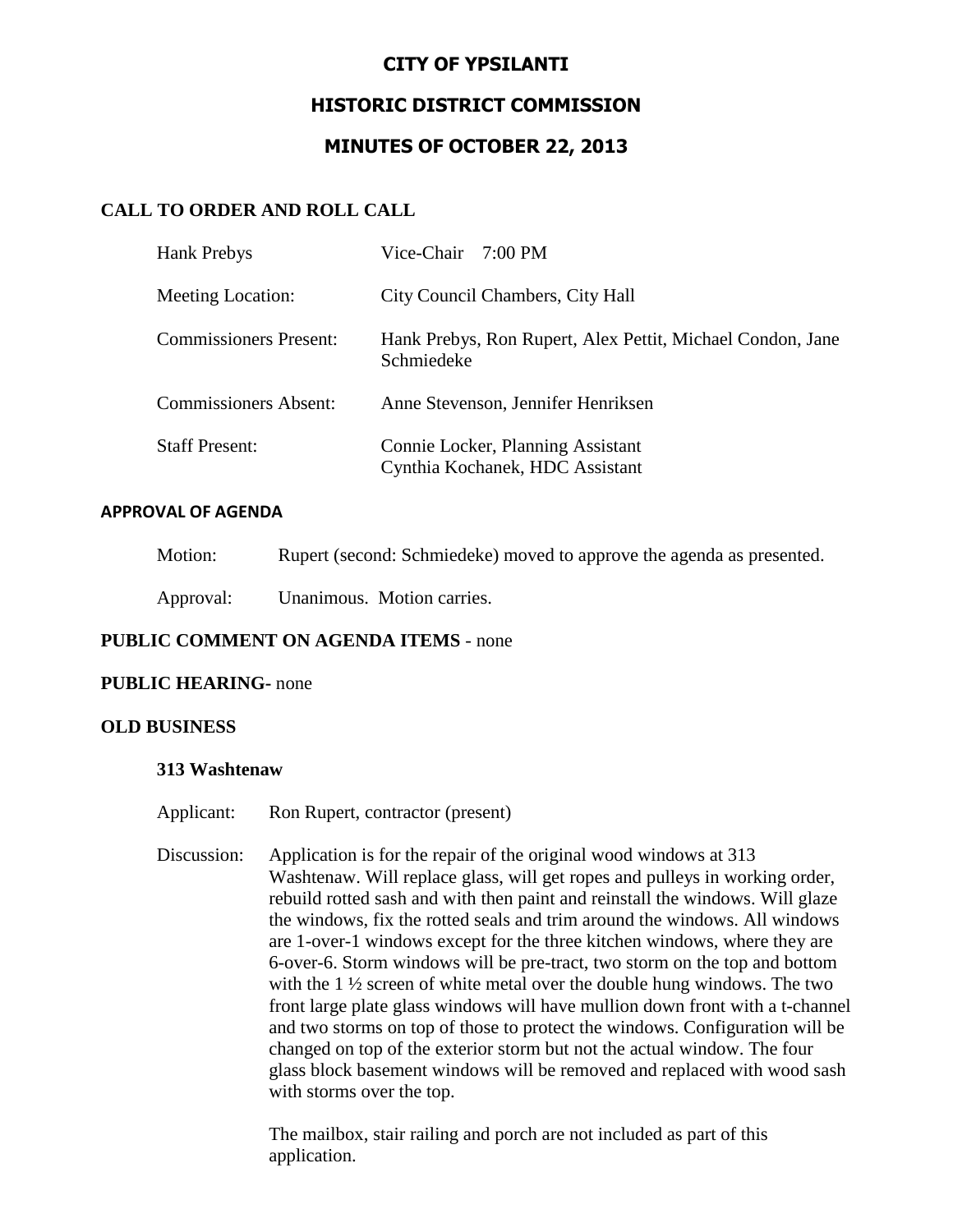|          | Motion:     | Schmiedeke (second: Condon) moves to approve the application as<br>submitted. Rupert abstains.                                                                                                                                                                                  |
|----------|-------------|---------------------------------------------------------------------------------------------------------------------------------------------------------------------------------------------------------------------------------------------------------------------------------|
|          |             | Secretary of the Interior Standard:<br>N/A                                                                                                                                                                                                                                      |
|          | Approval:   | Unanimous. Motion carries.                                                                                                                                                                                                                                                      |
| 41 Photo |             |                                                                                                                                                                                                                                                                                 |
|          | Applicant:  | Mike Newberry, contractor (present)                                                                                                                                                                                                                                             |
|          | Discussion: | Application is for the amendment of previously approved paint colors on the<br>structure at 41 Photo. The main body of the house is to be Betsy Ross House<br>Blue, the trim will be Night Scape, the foundation will be Corduroy Black<br>and the fence will be painted white. |
|          | Motion:     | Condon (second: Pettit) moves to approve amended colors as the main body<br>of the house to Betsy Ross House Blue, the house trim to Night Scape, the<br>foundation to Corduroy Black and the fence to white.                                                                   |
|          |             | Secretary of the Interior Standard:<br>N/A                                                                                                                                                                                                                                      |
|          | Approval:   | Unanimous. Motion carries.                                                                                                                                                                                                                                                      |

## **NEW BUSINESS**

## **118 S. Washington**

Applicant: Kevin Hessen and Ken Arell, representatives (present)

Discussion: Application is for the installation of solar panels to the south, west and possibly the east sides of the garage at 118 S. Washington. The garage was built in 2002. The house sits on the corner of Washington and Woodward; the solar panels would not be visible from the front of the house, but would be visible from Woodward.

> The garage has a pyramidal roof, but the panels would be installed in a stepped design due to the inefficiency of small triangular panels offered. Panels will probably be installed on three sides of the garage. They are dark blue in color.

> Schmiedeke—wanted to know if the owner has considered solar shingles. Representatives note that the shingles are significantly more expensive than panels.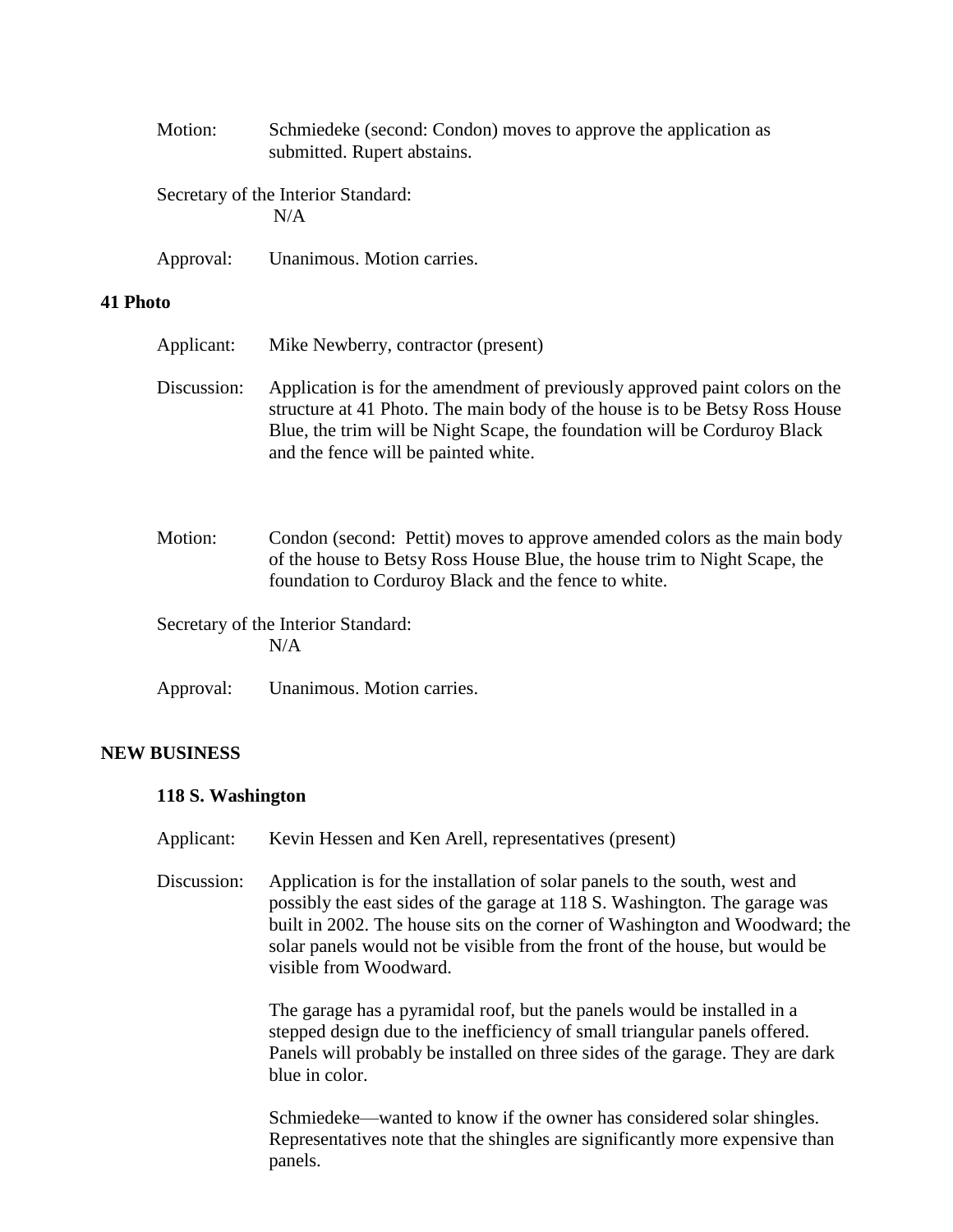Dave Strenski (in audience) states that the shingles also don't generate the same level of power as the panels do.

Condon—impact of solar panels on historic structures is something that the HDC is still working out, but in his mind it is still a utility and HDC needs to look forward to new technologies.

Prebys—votes in support of the motion since the garage is a newer structure and the panels will be on the garage.

Motion: Condon (second: Pettit) moves to approve the installation of a solar array as shown in submitted photo to the south, west, and possibly east elevations of the garage.

Secretary of the Interior Standard:

#5: Preserve distinctive features. #9: Contemporary designs shall be compatible and shall not destroy significant original material. #10: New work shall be removable.

Approval: Yay: 4 Nay 1. Motion carries.

# **323 Oak**

| Applicant: | Dave Strenski, owner (present) |  |
|------------|--------------------------------|--|
|------------|--------------------------------|--|

Discussion: Application is for the installation of solar panels on the house at 323 Oak. The back of the house is fairly new and was rebuilt in 2000. Applicant is proposing installation of panels on the west side of the roof and this will fill most of that roof side. Owner will install himself. One additional meter will be installed on the house, next to the existing meter with additional conduit work running down the side of the building. This conduit will be painted to match the existing body or time color as appropriate.

- Motion: Pettit (second: Condon) moves approval to install photovoltaic solar ray as specified in submitted documentation. The array will be on the west face of the roof that is to the northern most end of the house, as identified in documentation. Conduit work will run down the outside of the building and will be painted to match existing body or trim color as deemed appropriate during installation.
- Approval: Unanimous. Motion carries.

Secretary of the Interior Standards cited: #9: Contemporary designs shall be compatible and shall not destroy significant original material. #10: New work shall be removable.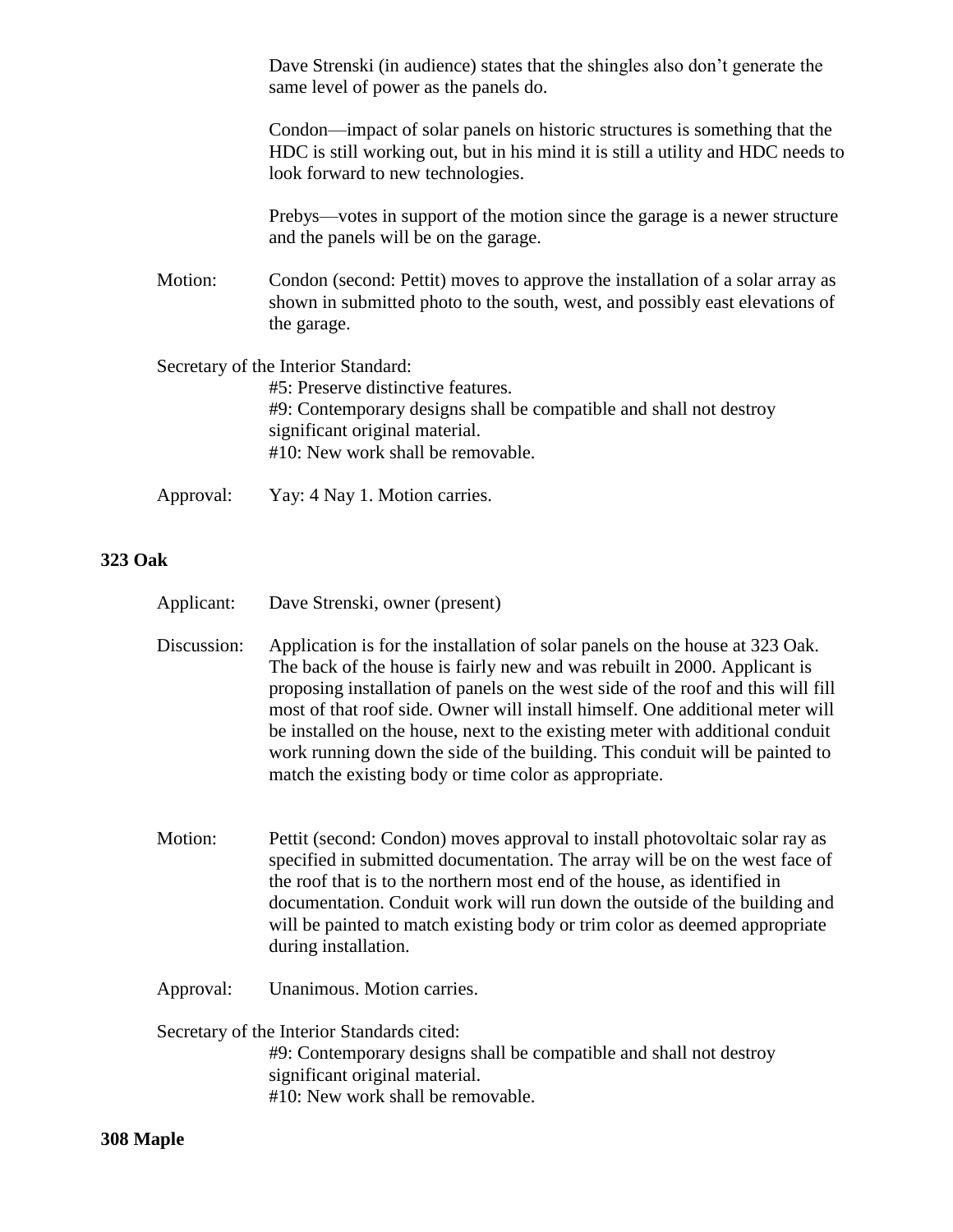| Applicant:  | Dave Alber, owner (present)                                                                                 |
|-------------|-------------------------------------------------------------------------------------------------------------|
| Discussion: | Application is for the painting of the gable end and eve piping in red. This<br>work has already been done. |
| Motion:     | Schmiedeke (second: Rupert) moved to approve the application as submitted.                                  |
| Approval:   | Unanimous. Motion carries.                                                                                  |
|             | Secretary of the Interior Standards cited:<br>N/A                                                           |

# **313 S. Huron**

| Applicant:  | Don Streng, owner (absent)                                                                                                                                                                                                 |
|-------------|----------------------------------------------------------------------------------------------------------------------------------------------------------------------------------------------------------------------------|
| Discussion: | Application is seeking approval for the replacement of a window. The quote<br>that is supplied with the application is for three units. No photographs or<br>directional information on the window that is to be replaced. |
| Motion:     | Schmiedeke (second: Condon) moves to table for more information,<br>including location of window to be replaced, why the window is being<br>replaced and confirmation of the number of windows being replaced.             |
| Approval:   | Unanimous. Motion carries.                                                                                                                                                                                                 |
|             | Secretary of the Interior Standards cited:<br>N/A                                                                                                                                                                          |

# **11 S. Adams**

| Applicant:    | Michael Morrissey, owner (absent)                                                                                                                                                                                                                     |
|---------------|-------------------------------------------------------------------------------------------------------------------------------------------------------------------------------------------------------------------------------------------------------|
| Discussion:   | Application is for re-roofing the house. The color of the roof is to be Virginia<br>Slate.                                                                                                                                                            |
| Motion:       | Rupert (second: Condon) moves to table pending more information on where<br>roof vents are going, color of drip edge and metal work. More information is<br>needed as to whether the plan is to replace the gable end vents or to add ridge<br>vents. |
| Approval:     | Unanimous. Motion carries.                                                                                                                                                                                                                            |
|               | Secretary of the Interior Standards cited:<br>N/A                                                                                                                                                                                                     |
|               |                                                                                                                                                                                                                                                       |
| 8 W. Michigan |                                                                                                                                                                                                                                                       |

Applicant: Prudential Security, Inc., representative (absent)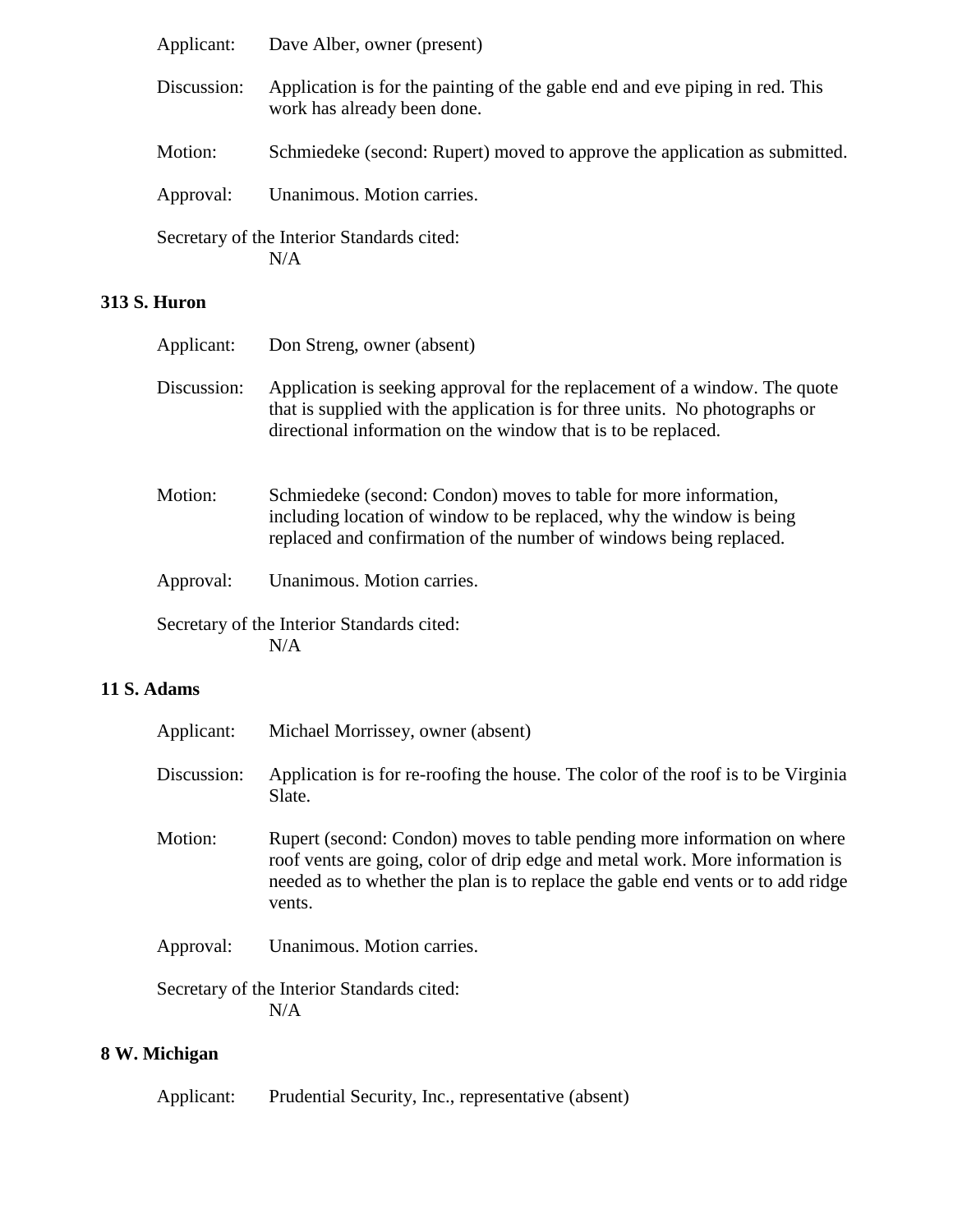| Discussion: | Application is for the installation of a vinyl sign on the window at 8 W.<br>Michigan. Image is included with the packet of the logo as it would appear<br>on the window.                                                         |
|-------------|-----------------------------------------------------------------------------------------------------------------------------------------------------------------------------------------------------------------------------------|
| Motion:     | Condon (second: Rupert) moves to approve the installation of a vinyl applied<br>sign to the center window of the storefront as shown in submitted drawing.<br>Other than signage area, all windows will remain transparent/clear. |
| Approval:   | Unanimous. Motion carries.                                                                                                                                                                                                        |
|             | Secretary of the Interior Standards cited:<br>#10: New work shall be removable.                                                                                                                                                   |

## **STUDY ITEMS**

#### **121 N. Washington**

- Applicant: Randy Masharka (present)
- Discussion: Application is for the remodeling of the storefront in wood and brick to match the storefront next door, which is attached to his building. The building was built in 1944 and was originally a metalworking/machine shop; the existing front is not original to that time period. Applicant plans to open a photo studio in this location.

The windows behind the green enamel panels will remain as well as the green enamel. A wood signboard will be installed on top of the green enamel for the business sign. Glass will remain as existing, only with wooden framework instead of existing metal framework that is not structurally sound.

Applicant would also like a wooden door which is different from the existing glass door.

Schmiedeke—this would mean that there would be two different storefronts in one building. The brick under the windows occurs in the other half of the building, so that's not an issue.

Condon—recommends using a glass fabrication shop to help with resizing of the glass panel windows. Applicant states that installation method will allow glass size to remain the same.

Prebys—HDC would like working drawings in order to learn more about the project and how everything will fit together.

Rupert—recommends limestone sill rather than cypress sill under the windows.

Condon—not much room to put limestone, plus brick, in that space below the windows.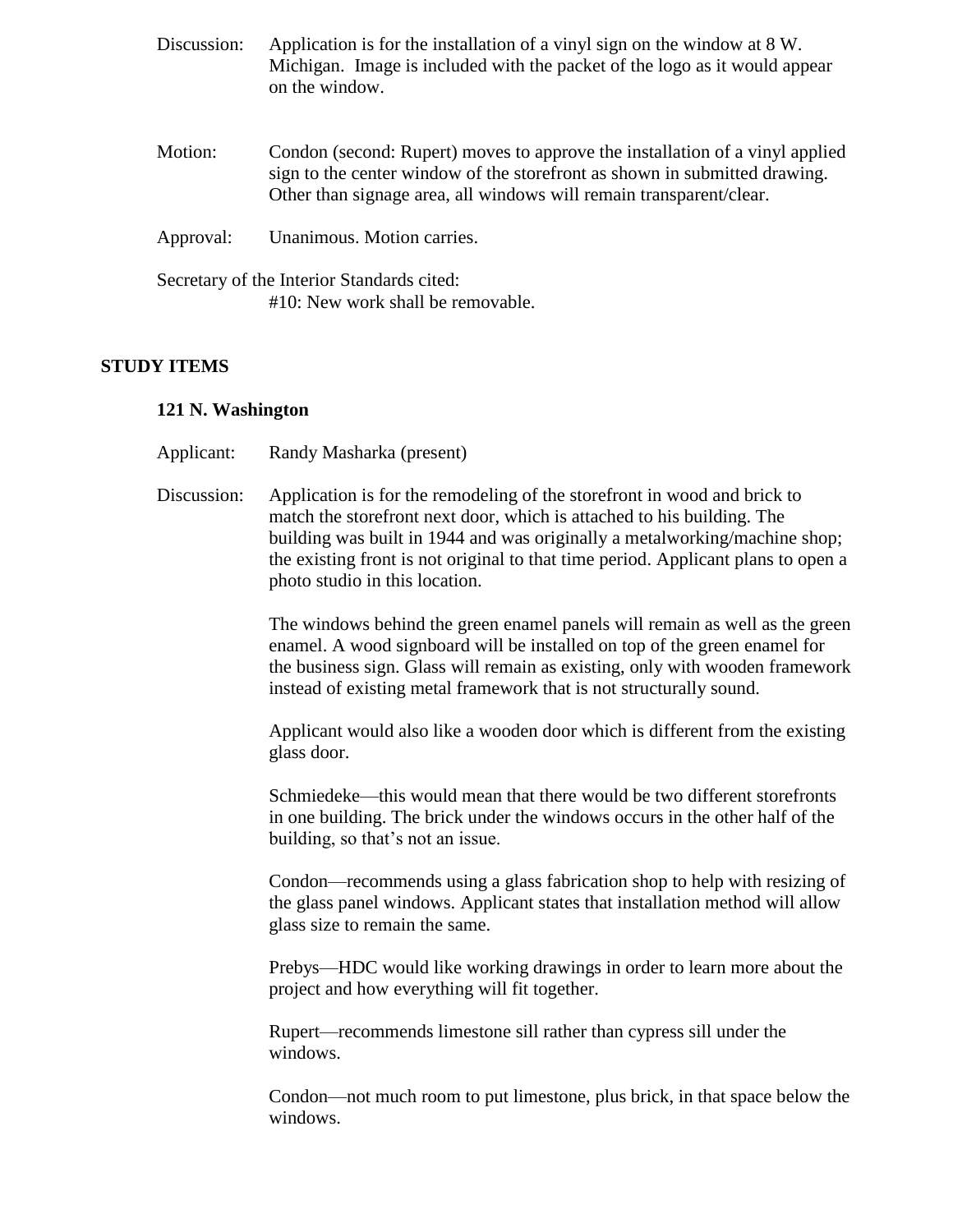Schmiedeke—cannot vote to approve the use of wood framing around the windows because it would alter this storefront and not the other. Building is currently intact.

HDC needs better pictures of both this storefront and the one next door.

Pettit—sees merit in unified fronts but isn't necessarily married to them. Facades are facades, structure around is permanent. He would like to see a rendering of the project in very specific detail.

Condon—is not opposed to wood storefront, but not with brick at the bottom.

Prebys—states that the sign ordinance needs to be checked regarding this sign project.

HDC—for the signboard they suggest MDO plywood and have it framed so that water doesn't get in or vinyl coated aluminum.

Applicant also has 80% of the stucco repair that was required by the building inspector on the side of the building and this repair needs to be painted. HDC needs to know and approve the color for the side of the building and an application is necessary for this. Applicant is worried about the weather with regards to the painting of the stucco.

Rupert recommends Sherwin-Williams waster based masonry primer.

#### **Thompson Block**

Applicant: Stewart Beal, owner (present) with Thompson Block partners; Tyler Westin, with Thompson Block partners.

Discussion: The Planning Commission has unanimously approved application for Historic Planning development and the site plan has been approved. The Planning Commission has recommended approval to the City Council. They would like to request that the HDC write a general letter of support for the project and support for the site plan and project for the November  $5<sup>th</sup>$  City Council meeting. The building permit was previously issued by HDC for August 2009 however a fire occurred in September 23, 2009. Since then, an additional lot has been purchased for a 26 car parking lot. The front of building will be significantly changed from an egress perspective. Parking on site will be eliminated, the sidewalk will be brought out and a patio at the building level added.

Not asking HDC for approval today, just need a general letter of support today for the project. The DDA has provided a letter of support as well. The applicant is looking for support from a total of about five organizations, including the HDC.

Beal has sent the information to the HDC chair and will send an email with the information to the HDC staff to write the letter. It is possible to do groundbreaking as early as the spring.

#### **ADMINISTRATIVE APPROVALS**

#### **114 N. River**